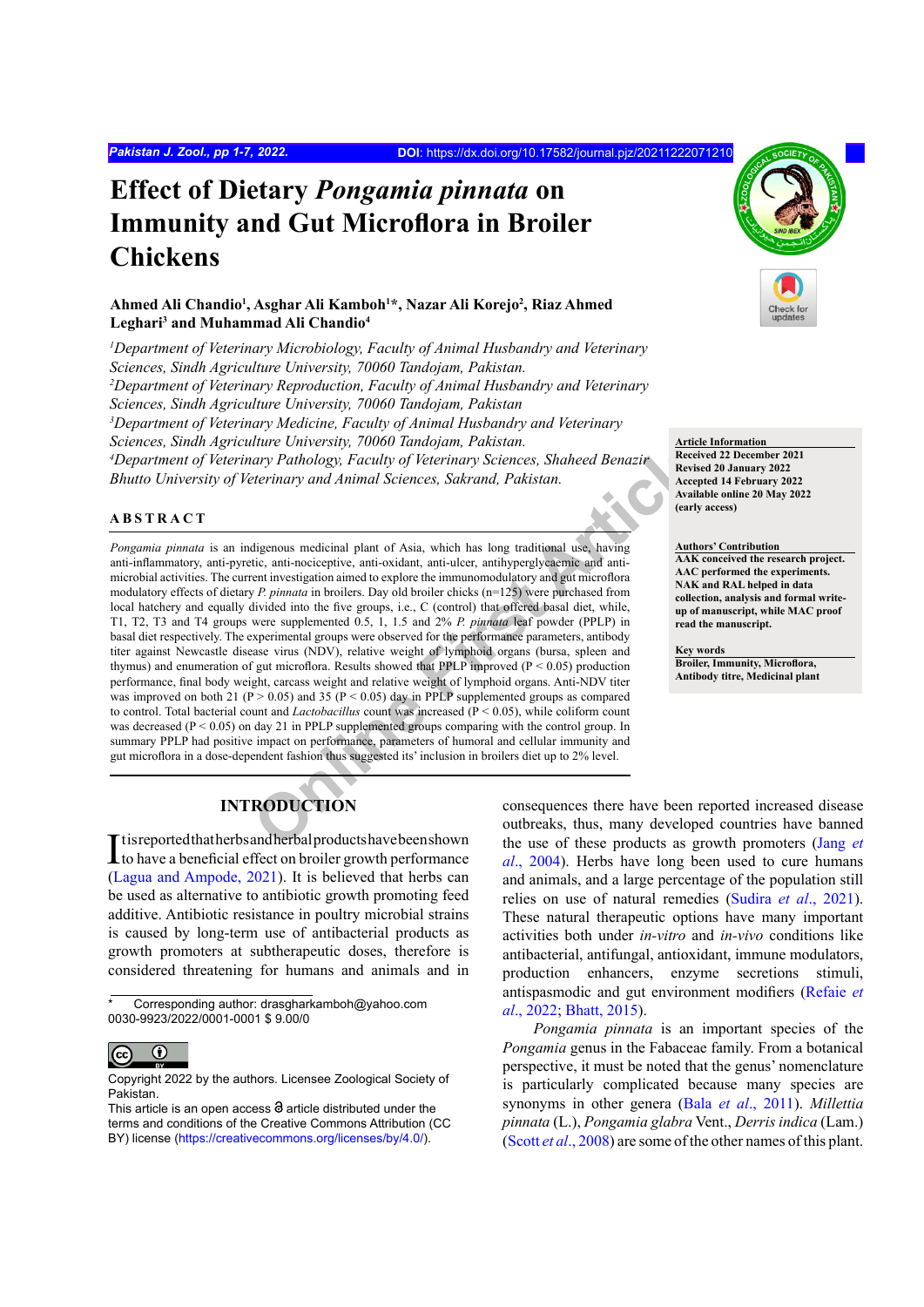*P. pinnata* is known by several names in many countries, including *karanja* (Bengali, Hindi, Sanskrit), *kacang kayu laut* (Malay), *ki pahang laut* (Indonesian), and *malva nut/ pongam* oil tree (English) *Sukh chain* (Pakistan). *P. pinnata*  is a versatile legume tree native to the Indian subcontinent and Southeast Asia ([Belide](#page-5-3) *et al*., 2010).

*P. pinnata*, is an Asian indigenous medicinal plant that has a long history of usage in Ayurvedic, Siddha, and Unani medical systems for treating a variety of human illnesses and disorders. Through Ayurvedic formulation various parts of this plant are used to treat bronchitis, whooping cough, rheumatic joints and to quench poly-dipsia diabetes. It used topically to treat leucoderma, leprosy, rheumatism, and foul-smelling gonorrheal sores, as well as scrofulous enlargement. It has also been discovered to have antiinflammatory, anti-pyretic, anti-nociceptive, anti-oxidant, anti-ulcer (Jose *et al*[., 2019\)](#page-5-4), antihyperglycaemic and antimicrobial activities (Bajpai *et al*., 2009; Srinivasan *et al*., [2001\)](#page-6-4). A bitter alkaloid is reported to be present in the plant leaves. Some of the ancient folklore claims that *P. pinnata* leaves juice is beneficial and helpful to treat several illness like diarrhea, cough, dyspepsia, flatulence, leprosy and gonorrhea ([Nadkarni, 1996\)](#page-6-5). It has been claimed that the leaves of *P. pinnata* are also effective as an antiparasitic and insect repellent (Heroor *et al*., 2012). In a recent study, *P. pinnata* shown to have antimicrobial, antioxidant and wound healing property (Dwivedi *et al*., 2017). Whereas, another most recent report revealed that *P. pinnata* has immunomodulatory potential by modulating the Th2 response in human peripheral blood mononuclear cells [\(Mathayan](#page-6-6) *et al*., 2020).

Keeping in view the health enhancing potential of *P. pinnata* current study was designed to investigate effects of dietary *P. pinnata* on immunity and gut microflora of broilers.

### **MATERIALS AND METHODS**

### *Experimental plan and housing*

All experimental procedures were approved by the Board of Studies, the Directorate of Advanced Studies, Sindh Agriculture University Tandojam (No. DAS/1425/ of 2021) and were carried out according to prescribed ethical standard. One hundred twenty-five (125), day old Ross 308 broiler chicks were purchased from a commercial hatchery and were distributed into five groups, each group had 25 chicks. Group A was served as control group and offered only basal diet, while groups B, C, D and E were supplemented with 0.5, 1, 1.5 and 2% of *P. pinnata* leaf powder (PPLP) with basal diet respectively. The supplemental doses of PPLP were chosen based on the results of a preliminary study conducted in our laboratory

(unpublished data). The fresh water was provided *ad libitum* and feeding program was consisting of two phases, starter diet (0-21 days) and finisher diet (22-42 days). The basal diet was prepared according to National Research Council [\(NRC, 1994](#page-6-7)) and its ingredients and chemical composition is presented in [Table I](#page-1-0).

## <span id="page-1-0"></span>**Table I. Ingredients and formulation of basal diet (NRC, 1994).**

| used to treat bronchitis, whooping                                        |                             |        | Starter feed $(\% )$ Finisher feed $(\% )$ |
|---------------------------------------------------------------------------|-----------------------------|--------|--------------------------------------------|
| and to quench poly-dipsia diabetes.                                       | <b>Ingredients</b>          |        |                                            |
| t leucoderma, leprosy, rheumatism,                                        | Corn                        | 56.80  | 64.76                                      |
| orrheal sores, as well as scrofulous<br>so been discovered to have anti-  | Soybean meal (CP 44%)       | 35.40  | 27.85                                      |
| etic, anti-nociceptive, anti-oxidant,                                     | Fish meal                   | 1.00   | 1.00                                       |
| 019), antihyperglycaemic and anti-                                        | Soybean oil                 | 2.31   | 1.39                                       |
| ajpai et al., 2009; Srinivasan et al.,                                    | Oyster shell                | 1.34   | 1.84                                       |
| is reported to be present in the plant                                    | Dicalcium phosphate         | 1.53   | 1.66                                       |
| cient folklore claims that P. pinnata                                     | Common salt                 | 0.396  | 0.326                                      |
| al and helpful to treat several illness                                   | Vitamin premix'             | 0.5    | 0.5                                        |
| dyspepsia, flatulence, leprosy and<br>1996). It has been claimed that the | Mineral premix <sup>2</sup> | 0.5    | 0.5                                        |
| e also effective as an antiparasitic                                      | DL-Methionine               | 0.151  | 0.055                                      |
| eroor <i>et al.</i> , 2012). In a recent study,                           | L-Lysine HCL                | 0.073  | 0.119                                      |
| ave antimicrobial, antioxidant and                                        | Total                       | 100    | 100                                        |
| y (Dwivedi et al., 2017). Whereas,<br>eport revealed that P. pinnata has  | <b>Nutritive values</b>     |        |                                            |
| otential by modulating the Th <sub>2</sub>                                | Energy (Kcal/Kg)            | 2950   | 2960                                       |
| eripheral blood mononuclear cells                                         | Crude protein $(\% )$       | 21.203 | 18.499                                     |
|                                                                           | Arginine $(\% )$            | 1.365  | 1.157                                      |
| he health enhancing potential of P.                                       | Lysine $(\% )$              | 1.208  | 1.052                                      |
| was designed to investigate effects                                       | Methionine (%)              | 0.490  | 0.360                                      |
| in immunity and gut microflora of                                         | Met+Cys $(\% )$             | 0.832  | 0.666                                      |
|                                                                           | Ca $(\%)$                   | 0.997  | 1.200                                      |
| <b>LS AND METHODS</b>                                                     | Available $P(\% )$          | 0.453  | 0.467                                      |
|                                                                           | Na $(%)$                    | 0.180  | 0.150                                      |

1 Supplied per Kg of diet: vitamin A, 18,000 IU; vitamin D3, 4,000 IU; coline chloride, 500 mg; niacin, 59.4 mg; vitamin E, 36 mg; calcium pantothenate, 19.6 mg; riboflavin, 13.2 mg; vitamin K3, 4 mg; thiamin, 3.5 mg; pyridoxine, 5.88 mg; folic acid, 2 mg; vitamin B12, 0.03 mg; biotin, 0.2 mg; antioxidant, 2 mg. 2 Supplied per Kg of diet: Mn, 198.4 mg; Zn, 169.4 mg; Fe, 100 mg; Cu, 20 mg; I, 1.98 mg; Se, 0.4 mg.

The poultry house was entirely cleaned and sanitized. The birds were kept on floor housing system. Temperature was maintained around 95°F at first week and then gradually reduced by 5°F per week until it reached around 70°F. Relative humidity was maintained around 55 to 65 percent in the shed. On arrival, the chicks were provided 10% sugar solution and ground maize for the first 12 h. The water-soluble vitamins and electrolytes were added to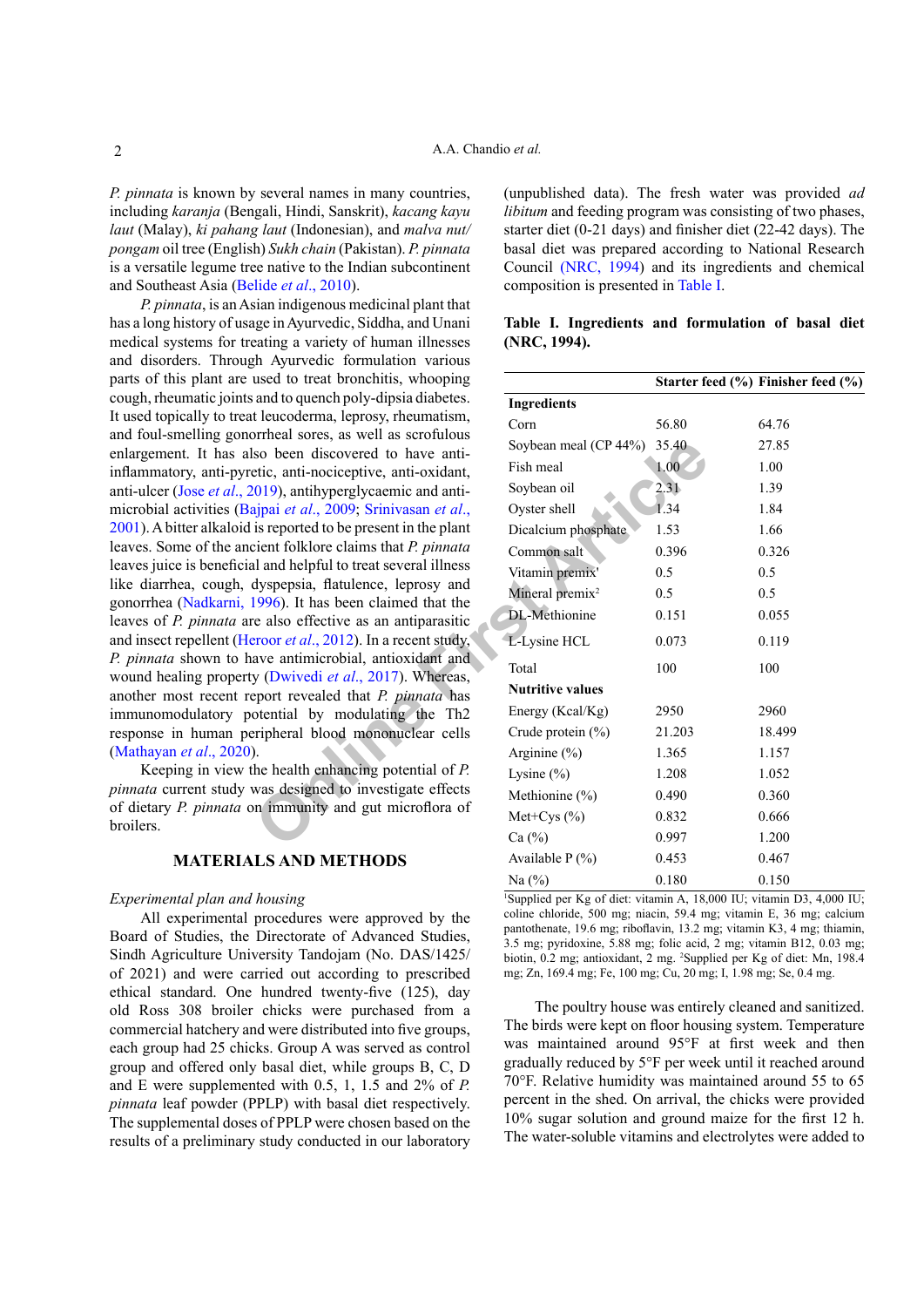the drinking water for the first 2 days. The rice husk was used as litter at 2-4 inches depth for each group of broilers. Litter turning was practiced 2 times a day to minimize the gas production in the shed and assured maintenance of proper ventilation. The vaccination program was adopted according to the recommendation of Pakistan Poultry Association for time to time immunization during 6 weeks' experiment. Feed intake, weight gain was recorded on daily basis that was used to calculate feed conversion ratio  $(FCR)$  = Total feed intake (weight) / Total weight gain.

#### *Preparation of leaf powder*

*P. pinnata* green leaves were collected near faculty of Animal Husbandry and Veterinary Sciences, Sindh agriculture university Tandojam. The plant leaves were authenticated by a botanist/agriculturist from the Faculty of Crop Production, Sindh Agriculture University, Tandojam. The leaves were air dried in shady place to avoid the bleaching and vitamin C losses. After drying these leaves were ground and stored in airtight polythene bags in dark cool place to use for chemical analysis according to standard procedures ([AOAC, 2005\)](#page-5-8) till used in animal trials.

## *Antibody titer determination*

Tandojam. The plant leaves were<br>
Statistical analysis<br>
instagriculturist from the Faculty of<br>
Irisd in shady place to avoid the Excel (Microsoft Inc., USA)<br>
Closses. After drying these leaves<br>
statistical software package On day 21 and 35, blood samples were collected from the wing vein with the help of 3 ml sterile syringe from five birds of each group. For the collection of chicken sera, blood samples were allowed to coagulate for 30 minutes at room temperature that were kept at -20ºC in the deep freezer until analyzed for anti-NDV antibody titers using hemagglutination inhibition test. Antibody titer was determined by hemagglutination inhibition (HI) technique using the standard method of Majiyagbe and Hitchner [\(1977\)](#page-6-8).

## *Relative weight of lymphoid organs*

At 21 and 42 of age, five birds from each group were sacrificed by halal Islamic method and carcass weight and weight of lymphoid organs (spleen, thymus, and bursa) was calculated using digital balance. Relative weight of lymphoid organs were determined according to the following formula:

Relative weight of immune organ  $=$  (immune organ weight (g)/BW (g) x 100

#### *Enumeration of caecal microflora*

Cecal contents were collected aseptically from the intestine of slaughtered chicks at 21 day into sterile Eppendorf tubes to enumerate the cecal microflora from each replicate. These were mixed well and stored at 4ºC in refrigerator for further analysis. For total bacterial counting and specific microorganisms e.g. Coliform bacteria, and

Lactobacilli, the procedure of [Memon](#page-6-9) *et al*. (2019) were adapted. Briefly, a total of five dilution tubes holding 9 mL of sterile normal saline solution were used. One mL of the sample was used to prepare a 10-fold dilution. A 0.1 ml of every tube were then cultured on nutrient agar (Oxoid, UK) plates and stored for 24 h at 37°C. After incubation, colonies were counted using a colony counter and CFU/g results were calculated using following formula:

 $CFU/g = (colony no. x dilution factor)/ volume plated$ 

All bacterial isolates were recognized based on the standardized cultural, staining and biochemical properties following the Bergey's manual of systematic bacteriology (Whitman *et al*., 2012).

## *Statistical analysis*

Results of present work were computed first using the Excel (Microsoft Inc., USA) Spread Sheets. Then the data was analyzed by one-way ANOVA using the JMP statistical software package (version 5.0.1a SAS Institute, 2000). The differences between different dietary levels were analyzed by Tukey's range test and significance level was set at 5% probability level.

#### **RESULTS**

## *Effect of PPLP treatment on performance*

Feed intake was the highest in both day 21 and 42 in control group followed by T1, T2, T3 and T4 groups respectively (Table II). Statistical analysis revealed that both day 21 and 42, PPLP treatments reduced  $(P < 0.05)$ the feed intake in T2, T3 and T4 groups. Whereas, PPLP treatments improved the body weight at day 21 and 42 in broilers (Table II). At 21 days, all PPLP supplemented groups exhibited a significant ( $P < 0.05$ ) raise in body weight as compared to control group. While, at 42 days, PPLP treatment showed significant (P < 0.05) improvement in body weight in T2, T3 and T4 groups as compared to C and T1 group. The best feed conversion ratio (FCR) was recorded in T4, followed by T3, T2, T1 and C groups, respectively. Statistical analysis shown that at 21 day PPLP treated groups (T1, T2, T3 and T4) showed significantly (P  $<$  0.05) better FCR as compared to C group; whereas T2, T3 and T4 groups exhibited significantly better  $(P < 0.05)$ FCR at day 42 as compared to T1 and C groups [\(Table II](#page-3-0)).

#### *Effect of PPLP on relative weight of lymphoid organs*

As shown in [Table III,](#page-3-1) live body weight and carcass weight was improved ( $P < 0.05$ ) by the supplementation of PPLP in broilers. A dose-dependent effect with highest raise in T4 was recorded for both live weight and carcass weight at 21 and 42 days. The result of one-way ANOVA indicated that PPLP treatments improved  $(P < 0.05)$  the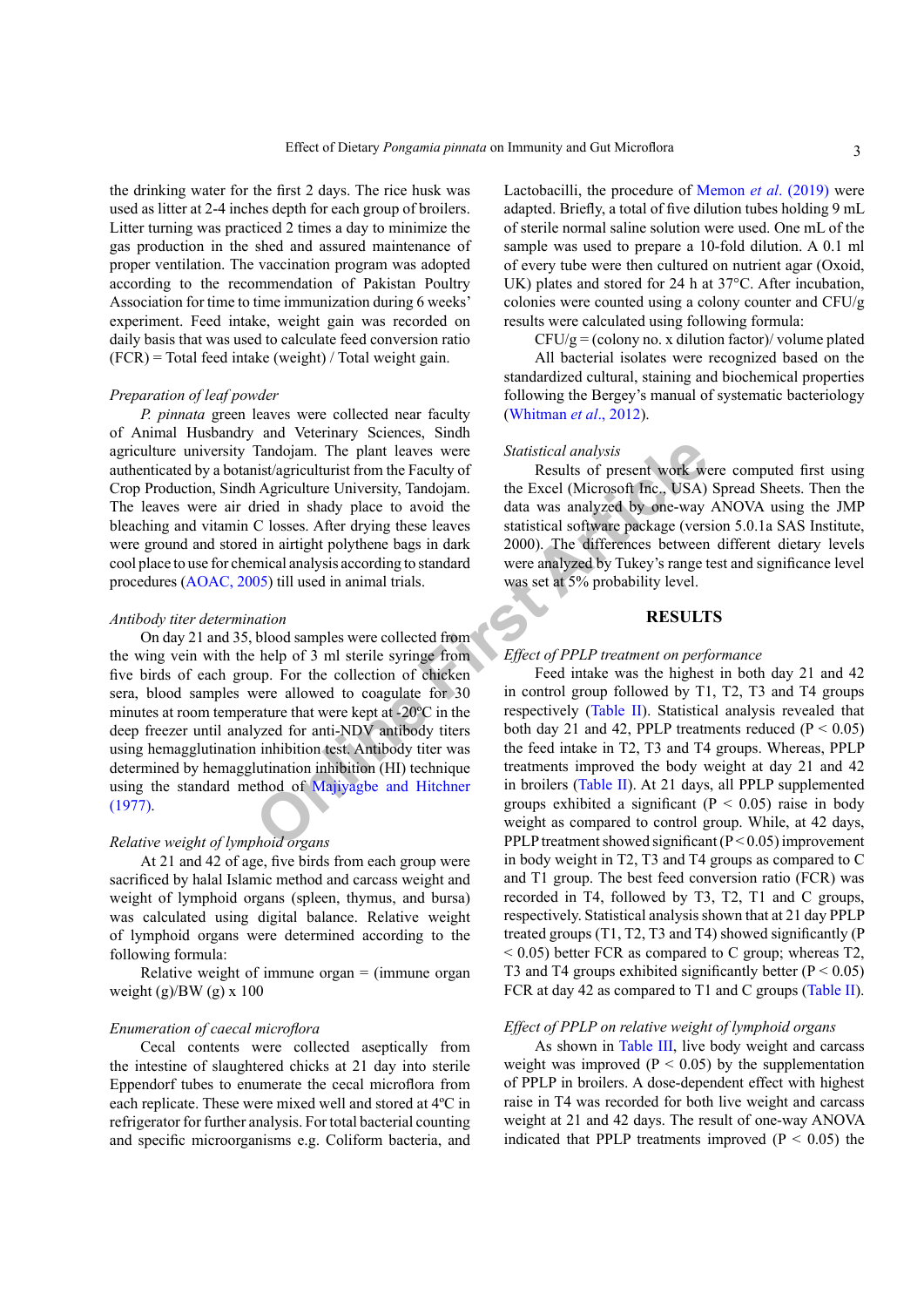| <b>Parameters/Treatment for</b>        |                                   |                      | P-value                           | <b>SEM</b>                                                             |                               |        |                                                                                                                                                                                                                                                                                                            |
|----------------------------------------|-----------------------------------|----------------------|-----------------------------------|------------------------------------------------------------------------|-------------------------------|--------|------------------------------------------------------------------------------------------------------------------------------------------------------------------------------------------------------------------------------------------------------------------------------------------------------------|
| days                                   | C                                 | T1                   | T <sub>2</sub>                    | T <sub>3</sub>                                                         | <b>T4</b>                     |        |                                                                                                                                                                                                                                                                                                            |
| 21 days                                |                                   |                      |                                   |                                                                        |                               |        |                                                                                                                                                                                                                                                                                                            |
| Feed consumption $(g)$                 | $2100^a$                          | 1989b                | 1822 <sup>b</sup>                 | $1766^{bc}$                                                            | 1688 <sup>c</sup>             | 0.0004 | 41.663                                                                                                                                                                                                                                                                                                     |
| Body weight $(g)$                      | 891.33 <sup>b</sup>               | $1019.33^a$          | $1063.00^{\circ}$                 | $1066.67$ <sup>a</sup>                                                 | $1083.67$ <sup>a</sup>        | 0.0034 | 27.400                                                                                                                                                                                                                                                                                                     |
| <b>FCR</b>                             | 2.36 <sup>a</sup>                 | 1.95 <sup>b</sup>    | 1.71 <sup>b</sup>                 | 1.66 <sup>b</sup>                                                      | 1.56 <sup>b</sup>             | 0.0034 | 27.416                                                                                                                                                                                                                                                                                                     |
| 42 days                                |                                   |                      |                                   |                                                                        |                               |        |                                                                                                                                                                                                                                                                                                            |
| Feed consumption $(g)$                 | $3150^a$                          | $3077^{ab}$          | 2998bc                            | 2911 <sup>cd</sup>                                                     | $2852^{\rm d}$                | 0.0009 | 35.321                                                                                                                                                                                                                                                                                                     |
| Body weight $(g)$                      | 1623.00 <sup>b</sup>              | 1630.70 <sup>b</sup> | $1671.00^a$                       | $1675.00^{\circ}$                                                      | $1706.70^{\circ}$             | 0.0032 | 11.949                                                                                                                                                                                                                                                                                                     |
| <b>FCR</b><br>$\overline{\phantom{a}}$ | 1.94 <sup>a</sup><br>$\mathbf{1}$ | 1.89a                | 1.79 <sup>b</sup><br>$1.1 - 1.00$ | 1.74 <sup>b</sup><br>$0.005$ $\alpha$ $\alpha$<br>$\sim$ $\sim$ $\sim$ | 1.67 <sup>b</sup><br>$\sim$ 1 | 0.0020 | 11.990<br>$\mathbf{1}$ and $\mathbf{0}$ and $\mathbf{0}$ and $\mathbf{0}$ and $\mathbf{0}$ and $\mathbf{0}$ and $\mathbf{0}$ and $\mathbf{0}$ and $\mathbf{0}$ and $\mathbf{0}$ and $\mathbf{0}$ and $\mathbf{0}$ and $\mathbf{0}$ and $\mathbf{0}$ and $\mathbf{0}$ and $\mathbf{0}$ and $\mathbf{0}$ and |

<span id="page-3-0"></span>

| Table II. Effect of PPLP treatment on performance in broiler. |  |
|---------------------------------------------------------------|--|
|---------------------------------------------------------------|--|

Means showing dissimilar superscripts (a, b, c, d) in a row are significantly different at p < 0.05. C, Control, supplemented with 0% PPLP; T1, treated with 0.5% PPLP; T2, treated with 1% PPLP; T3, treated with 1.5% PPLP; T4, treated with 2% PPLP; PPLP, *Pongamia pinnata* leaf powder.

<span id="page-3-1"></span>**Table III. Effect of PPLP on average body weight, carcass weight and relative weight of lymphoid organs in broiler chickens at day 21 and 42 of age.**

| <b>Parameters</b>    | <b>Days</b><br><b>Treatment groups</b> |                      |                      |                        |                      | P-value                | <b>SEM</b> |        |
|----------------------|----------------------------------------|----------------------|----------------------|------------------------|----------------------|------------------------|------------|--------|
|                      |                                        | $\mathbf C$          | <b>T1</b>            | <b>T2</b>              | <b>T3</b>            | <b>T4</b>              |            |        |
| Live body            | 21d                                    | 891.33 <sup>b</sup>  | $1019.33^a$          | $1063.00^a$            | 1066.67 <sup>a</sup> | $1083.67$ <sup>a</sup> | 0.0034     | 27.400 |
| weight $(g)$         | 42 d                                   | 1623.00 <sup>b</sup> | 1630.70 <sup>b</sup> | $1671.00$ <sup>a</sup> | $1675.00^{\circ}$    | 1706.70 <sup>a</sup>   | 0.0032     | 11.949 |
| Carcass weight $(g)$ | 21d                                    | 513.00°              | 592.67bc             | $601.00^{bc}$          | $681.00^{ab}$        | $716.00^a$             | 0.0235     | 37.369 |
|                      | 42 d                                   | 1191 <sup>c</sup>    | 1199.00°             | 1237.00 <sup>b</sup>   | $1248.00^{ab}$       | 1287.00 <sup>a</sup>   | 0.0008     | 11.301 |
| Bursa(g)             | 21d                                    | $0.33^d$             | 0.32 <sup>c</sup>    | 0.32 <sup>c</sup>      | 0.33 <sup>b</sup>    | $0.34^{\circ}$         | 0.0000     | 0.052  |
|                      | 42 d                                   | 0.25 <sup>c</sup>    | 0.25 <sup>c</sup>    | 0.26 <sup>b</sup>      | $0.27^{\rm a}$       | 0.27 <sup>a</sup>      | 0.0002     | 0.060  |
| Spleen(g)            | 21d                                    | 0.09 <sup>b</sup>    | 0.09 <sup>b</sup>    | 0.08 <sup>b</sup>      | 0.08 <sup>b</sup>    | 0.10 <sup>a</sup>      | 0.0070     | 0.062  |
|                      | 42 d                                   | 0.05                 | 0.06                 | 0.06                   | 0.06                 | 0.06                   | 0.4118     | 0.066  |
| Thymus $(g)$         | 21d                                    | 0.33 <sup>d</sup>    | 0.35c                | $0.36$ bc              | 0.39 <sup>b</sup>    | $0.42^{\rm a}$         | 0.0000     | 0.112  |
|                      | 42 d                                   | $0.25^\circ$         | 0.26 <sup>c</sup>    | $0.28^{bc}$            | $0.32^{ab}$          | $0.35^{\rm a}$         | 0.0030     | 0.275  |

relative weight of immune organs at 21 and 42 days (except spleen weight on 42 d). Bursa weight was significantly  $(P < 0.05)$  improved in PPLP supplemented groups as compared to control group at 21 days, while at 42 days it was raised ( $P < 0.05$ ) in T2, T3 and T4 groups as compared to other groups. Relative weight of spleen was improved  $(P < 0.05)$  in T4 group as compared to control and other PPLP treated groups. Furthermore, on 21 days, the relative thymus weights was improved  $(P < 0.05)$  in all PPLP supplemented groups as compared to the control group; however this effect was limited to T3 and T4 groups on 42 days.

## *Effect of PPLP on anti-Newcastle disease virus (NDV) titre*

As shown in [Table IV,](#page-3-2) the T4 group exhibited the highest rise in anti-NDV antibody titer on day 21, followed by T3, T2, T1 and C groups, however, this difference was statistically non-significant (P>0.05). On the other hand, on day 35, PPLP treatment significantly improved the anti-NDV antibody titer in T4 group as compared to C and T1 group.

# <span id="page-3-2"></span>**Table IV. Effect of PPLP on serum anti-Newcastle disease virus (NDV) titre in broilers.**

| <b>NDV</b> titer    | <b>Treatment groups</b> |     |    |           |    | P value SEM                                                                                     |  |  |
|---------------------|-------------------------|-----|----|-----------|----|-------------------------------------------------------------------------------------------------|--|--|
| (log <sup>2</sup> ) | $\mathcal{C}$           | T1. | T2 | <b>T3</b> | T4 |                                                                                                 |  |  |
| 21d                 |                         |     |    |           |    | 2.67 3.00 3.33 3.67 4.00 0.3059 0.4472                                                          |  |  |
| 35 d                |                         |     |    |           |    | $4.67b$ 5.00 <sup>b</sup> 5.33 <sup>ab</sup> 5.67 <sup>ab</sup> 6.33 <sup>a</sup> 0.0469 0.3944 |  |  |

Means showing dissimilar superscripts  $(a, b, c, d)$  in a row are significantly different at p < 0.05. C, Control; supplemented with 0% PPLP; T1, treated with 0.5% PPLP; T2, treated with 1% PPLP; T3, treated with 1.5% PPLP; T4, treated with 2% PPLP; PPLP, *Pongamia pinnata* leaf powder.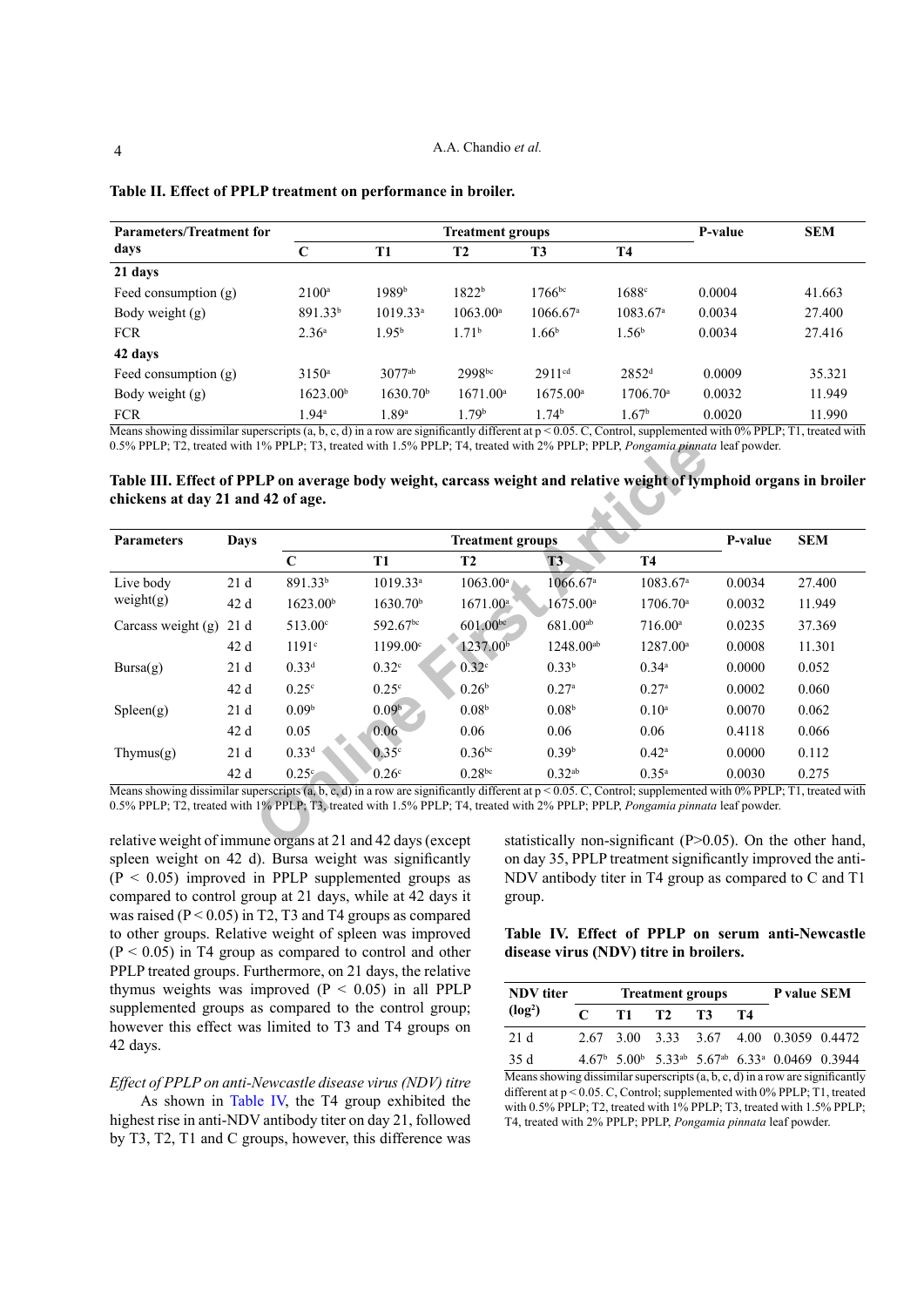| <b>Bacterial count</b>               |                        | p-value                    | <b>SEM</b>     |                 |                |      |       |
|--------------------------------------|------------------------|----------------------------|----------------|-----------------|----------------|------|-------|
|                                      |                        | Т1                         | Т2             |                 | T4             |      |       |
| Total bacterial count $(CFU/g)$      | $1.58E + 0.5d$         | $1.89E + 0.5$ <sup>c</sup> | $2.17E + 0.5b$ | $2.47E + 0.5^a$ | $2.55E+0.5a$   | 0.00 | 6.597 |
| Coliform count $(CFU/g)$             | 1.89E+04ª              | $1.74E + 0.4^a$            | $50E + 04b$    | $1.40E + 0.4$   | $32E+04d$      | 0.00 | 3.577 |
| <i>Lactobacillus</i> count $(CFU/g)$ | $.48E+04$ <sup>e</sup> | $1.67E + 0.4d$             | $1.93E + 04$ ° | $2.09E + 04b$   | $2.34E + 0.4a$ | 0.00 | 6.046 |

<span id="page-4-0"></span>**Table V. Effect of PPLP on total bacterial counts, coliform count and** *Lactobacillus* **count.**

Means showing dissimilar superscripts (a, b, c, d) in a row are significantly different at  $p < 0.05$ . C, Control, supplemented with 0% PPLP; T1, treated with 0.5% PPLP; T2, treated with 1% PPLP; T3, treated with 1.5% PPLP; T4, treated with 2% PPLP; PPLP, *Pongamia pinnata* leaf powder.

*Effect of PPLP on total bacterial counts, coliform count and* Lactobacillus *count*

[Table V](#page-4-0) exhibited a dose-dependent increase (P <0.05) in total bacterial count and *Lactobacillus* count, and a dose-dependent reduction  $(P \le 0.05)$  in the coliform count by the dietary treatment of PPLP in broilers. All PPLP supplemented groups exhibited an increase  $(P \le 0.05)$  in the total bacterial count as compared to the control group; similar trend was recorded for the *Lactobacillus* count. On the other hand, the Coliform count of caecal contents were statistically highest ( $P \le 0.05$ ) in the control group, as compared to T1, T2, T3 and T4 groups.

#### **DISCUSSION**

In the current study, PPLP treated groups shown positive effect on weight gain and FCR when compared to the control group. However, Husna *et al*. [\(2017\)](#page-5-9) found that 2% *P. pinnata* had no effect on body weight and feed conversion ratio in broilers up to 28<sup>th</sup> day. In addition, inclusion of 11.20-22.40% deoiled cake in the Japanese quail diet resulted in poor efficiency (Dhara *et al*[., 1997\)](#page-5-10). It is reported that feed efficiency is dependent upon energy and protein content, their ratio, and balance of nutrient in the diet. However, it is reported that presence of incriminated factors like tannin, trypsin inhibitors, and karanjin in any herb lead to poor FCR in chick despite of feeding uniformly balance diet (Husna *et al*[., 2017](#page-5-9); [Mellen, 1984](#page-6-10)).

In current research weight of lymphoid organs (bursa, spleen and thymus) were measured to evaluate the immune status. It is well established that T- and B-lymphocytes mainly synthesized in the thymus and bursa respectively, and increased size of these lymphoid organs known to cause improved production of lymphocytes via activated mitosis [\(Ugur and Mueller, 2019](#page-6-11)). In a rat study, *P. pinnata* known to improve the IL-10 (an interleukin produced by macrophages and lymphocytes) production, that probably indicates the qualitative or quantitative stimulation of lymphocytes by the *P. pinnata* compounds ([Dwivedi](#page-5-7) *et al*[., 2017](#page-5-7)). The current study findings revealed that weight of immune organs were significantly increased in PPLP treated groups with highest weight in T4 as compare to

**EXCOLUSTION**<br>
Th[e](#page-5-11) control of PPLP in broiding the control of PPLP in broiding the states (P <0.05) in the control group; increased local mucosal antibox orded for the *Lactobacillus* count.<br>
It as compared to the control control. It is hypothesized that increase in the weight of lymphoid organs like thymus is due to improved FCR and better nutrient digestibility (though we have not analyzed this) potential of *P. pinnata* as reported in previous studies (Krishna *et al*., 2021). By treating of *P. pinnata* with alkali or acid increased thymus weight in turns to increase antibody production, macrophages activity and increased local mucosal antibody (IgA). It is reported that, the weight of bursa, spleen and thymus is directly proportional to the immune response in broiler ([Krishna](#page-5-11) *et al*., 2021). The study of [Krishna](#page-5-11) *et al*. (2021) reported that weight of thymus was higher in seed karanj cake (SKC) or processed SKC as compared to control however some studies (Krishnamoorthy *et al*., 2014; [Panda](#page-6-13) *et al*., 2006; Mandal, 1982) reported that, weight of lymphoid organs was similar in SKC, NaOH treated karanj cake and Ca (OH)2 treated SKC supplemented groups at age of 6 weeks.

Antibody results shows that, the antibody titre of Newcastle disease (ND) was higher in *P. pinnata* treated groups as compared to control group. The results are similar to previous study by Shinde *et al*. (2011) who reported that, aqueous extract of *Pongamia glabra* (AEPG) at the dose rate of 400 mg/kg diet (AEPG 400) produce more serum immunoglobulin followed by AEPG 200 and were lowest in control group. The results are not agreement with the previous studies conducted by [Chandni and Ashwani](#page-5-12) [\(2017\)](#page-5-12) and [Krishnamoorthy](#page-6-12) *et al*. (2014), those reported a decrease in the antibody titer in model animals when fed Karanja (*P. pinnata*) seed cake. It is reported that, humoral and cell mediated immune response depends on several factors such as dosage of antigen, type of antigen, route of administration and sensitivity of an individual [\(Gross,](#page-5-13) [1993\)](#page-5-13). Since all the previous studies were conducted on the seed cake, while, in current study we used *P. pinnata* leave powder instead of seed cake.

All PPLP supplemented groups exhibited an increase  $(P < 0.05)$  in the total bacterial count as compared to the control group; similar trend was recorded for the *Lactobacillus* count. On the other hand, the Coliform count of caecal contents were statistically highest in the control group, as compared to treated groups. While reviewing the available literature, it was observed that,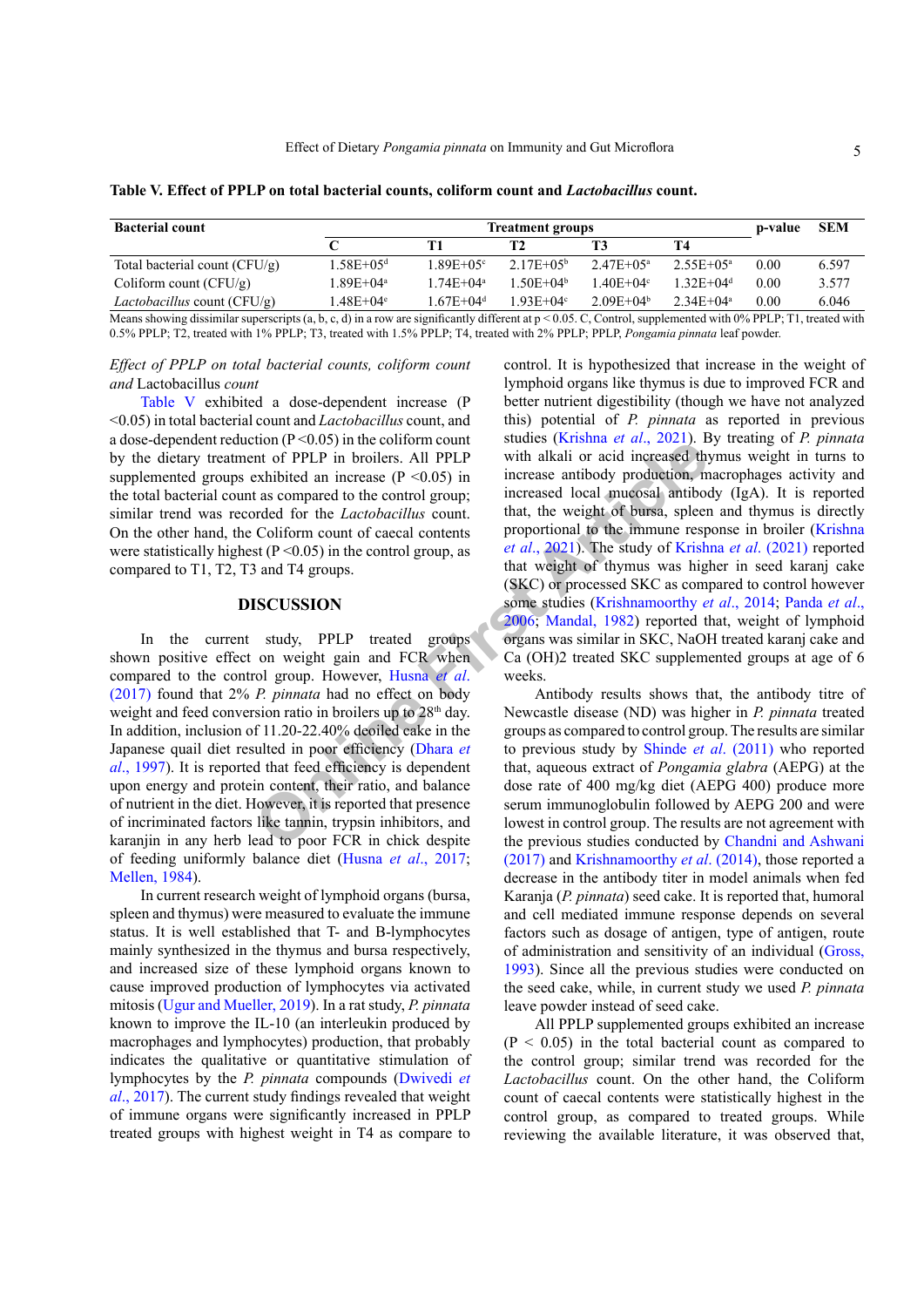there was no previous report of *P. pinnata* leaf powder on the bacterial communities of chickens. However, available scientific evidences showed that *P. pinnata* have strong potential to modulate the population of microbial organisms. Like, the study of Yu *et al*[. \(2021\)](#page-6-15) reported that phytoremediation using *P. pinnata* significantly reshaped the soil microbial communities by changing key taxa including *Actinomadura, Acidiferrobacter, Niastella, Paucibacter, Pedobacter, Terrimonas, Gemmatimonas, Chthonomonas, Dongia,* and *Pseudospirillum.* In other reports, antimicrobial activity of *P. pinnata* was also reported against bacterial (Wagh *et al*[., 2007](#page-6-16)) and fungal ([Kanatiwela](#page-5-14) *et al*., 2013) pathogens. Thus chicken gut microflora modulatory effects of *P. pinnata* observed in our study is a novel finding, however, it is in line with the previous work done on soil microbiota (Yu *et al*., [2021\)](#page-6-15), and some in vitro studies against human pathogens ([Kanatiwela](#page-5-14) *et al*., 2013; Wagh *et al*., 2007).

### **CONCLUSIONS**

inding, however, it is in line with<br>
ne on soil microbiota (Yu *et al.*, and antioxidate potential<br>
or studies against human pathogens<br>
3; Wagh *et al.*, 2007).<br>
Six and articles Article Corpus and Six articles and the sec The study concluded that dietary inclusion of 0.5- 2% of PPLP in broilers diet have positive effect on the production performance and carcass weight. PPLP (0.5- 2%) also exhibited immunomodulatory effect by increasing the anti-NDV antibody titer and relative weight of immune organs (spleen, thymus and bursa). Dietary inclusion of PPLP increase the total bacterial and lactobacillus (beneficial) count and decrease the coliform (pathogenic) bacterial count in the intestine.

#### *Statement of conflict of interest*

The authors have declared no conflict of interest.

## **REFERENCES**

- <span id="page-5-8"></span>AOAC, 2005. *Methods of analysis,* 17th ed. AOAC Association.
- <span id="page-5-5"></span>Bajpai, V.K., Rahman, A., Shukla, S., Mehta, A., Shukla, S., Arafat, S.M.Y., Rahman, M.M. and Ferdousi, Z., 2009. Antibacterial activity of leaf extracts of *Pongamia pinnata* from India. *Pharm. Biol.*, **47**: 1162-1167. [https://doi.](https://doi.org/10.3109/13880200903019218) [org/10.3109/13880200903019218](https://doi.org/10.3109/13880200903019218)
- <span id="page-5-2"></span>Bala, M., Nag, T.N., Kumar, S., Vyas, M., Kumar, A. and Bhogal, N.S., 2011. Proximate composition and fatty acid profile of *Pongamia pinnata*, a potential biodiesel crop. *J. Am. Oil Chem. Soc.*, **88**: 559-562. <https://doi.org/10.1007/s11746-010-1699-2>
- <span id="page-5-3"></span>Belide, S., Sajjalaguddam, R.R. and Paladugu, A., 2010. Cytokinin preconditioning enhances multiple shoot regeneration in *Pongamia pinnata* (L.) Pierre-a potential, non-edible tree seed oil source for

biodiesel. *Electron. J. Biotechnol.*, **13**: 3-4. [https://](https://doi.org/10.2225/vol13-issue6-fulltext-5) [doi.org/10.2225/vol13-issue6-fulltext-5](https://doi.org/10.2225/vol13-issue6-fulltext-5)

- <span id="page-5-1"></span>Bhatt, N., 2015. *Herbs and herbal supplements, a novel nutritional approach in animal nutrition*. pp. 497- 516.
- <span id="page-5-12"></span>Chandni, G. and Ashwani, U., 2017. To study immunomodulatory efficacy of karanja (*Pongamia pinnata* pierre) seed churna in swiss albino mice. *Int. J. Res. Ayush Allied Syst.,* **4**: 2393-9583.
- <span id="page-5-10"></span>Dhara, T.K., Chakraborty, N., Samanta, G. and Mandal, L., 1997. Deoiled karanja (*Pongamia glabra* Vent.) (*Pongamia pinnata*) cake in the ration of Japanese quail. *Ind. J. Poult. Sci.*, **32**: 132-136.
- <span id="page-5-7"></span>Dwivedi, D., Dwivedi, M., Malviya, S. and Singh, V., 2017. Evaluation of wound healing, anti-microbial and antioxidant potential of *Pongamia pinnata* in Wistar rats. *J. Trad. Comp. Med.,* **7**: 79-85. [https://](https://doi.org/10.1016/j.jtcme.2015.12.002) [doi.org/10.1016/j.jtcme.2015.12.002](https://doi.org/10.1016/j.jtcme.2015.12.002)
- <span id="page-5-13"></span>Gross, W.B., 1993. General principles of stress and welfare. *Livest. Handl. Transp.*, pp. 21-33.
- <span id="page-5-6"></span>Heroor, S., Beknal, A. and Mahurkar, N., 2012. Preliminary investigation for immunomodulation of methanolic extracts of leaves and flowers of *Pongamia glabra* Vent. in mice model. *Adv. Life Sci.*, **2**: 170-173. [https://doi.org/10.5923/j.](https://doi.org/10.5923/j.als.20120206.04) als.20120206.04
- <span id="page-5-9"></span>Husna, A.U., Habib, M., Islam, M.T., Ferdaus, A.J.M. and Ali, M.S., 2017. Performance of broiler fed on diet containing Koroch (*Pongamia pinnata*) seed cake. *Bangladesh J. Anim. Sci.,* **46**: 88-94. [https://](https://doi.org/10.3329/bjas.v46i2.34434) doi.org/10.3329/bjas.v46i2.34434
- <span id="page-5-0"></span>Jang, I.S., Ko, Y.H., Yang, H.Y., Ha, J.S., Kim, J.Y., Kim, J.Y., Kang, S.Y., Nam, D.S. and Lee, C.Y., 2004. Influence of essential oil components on growth performance and the functional activity of the pancreas and small intestine in broiler chickens. *Asian Aust. J. Anim. Sci.,* **17**: 394-400. <https://doi.org/10.5713/ajas.2004.394>
- <span id="page-5-4"></span>Jose, B.E., Muralidharan, P., Arunmozhivarman, P., Chandrakala, B., Arunkumar, S., and Arunkumar, S.S., 2019. Evaluation of antiulcer activity of ethyl acetate extract of azima tetracantha lam in experimental rats. *Res. J. Pharmacol. Pharmacodyn.,* **11**: 27-31. [https://doi.](https://doi.org/10.5958/2321-5836.2019.00006.5) [org/10.5958/2321-5836.2019.00006.5](https://doi.org/10.5958/2321-5836.2019.00006.5)
- <span id="page-5-14"></span>Kanatiwela, D.K., Abayasekara, C.L., Adikaram, N.K., Parahitiyawa, N.B., Senanayake, D.M., and Panagoda, G.J., 2013. Anti-candidal activity and effect on relative cell surface hydrophobicity of *Pongamia pinnata*. *Afr. J. Microbiol. Res.,* **7**: 2948- 2956.<https://doi.org/10.5897/AJMR2012.2386>
- <span id="page-5-11"></span>Krishna, D., Reddy, V., Preetam, V.C., Raju, M., and Gurram, S., 2021. *Effect of supplementation of*